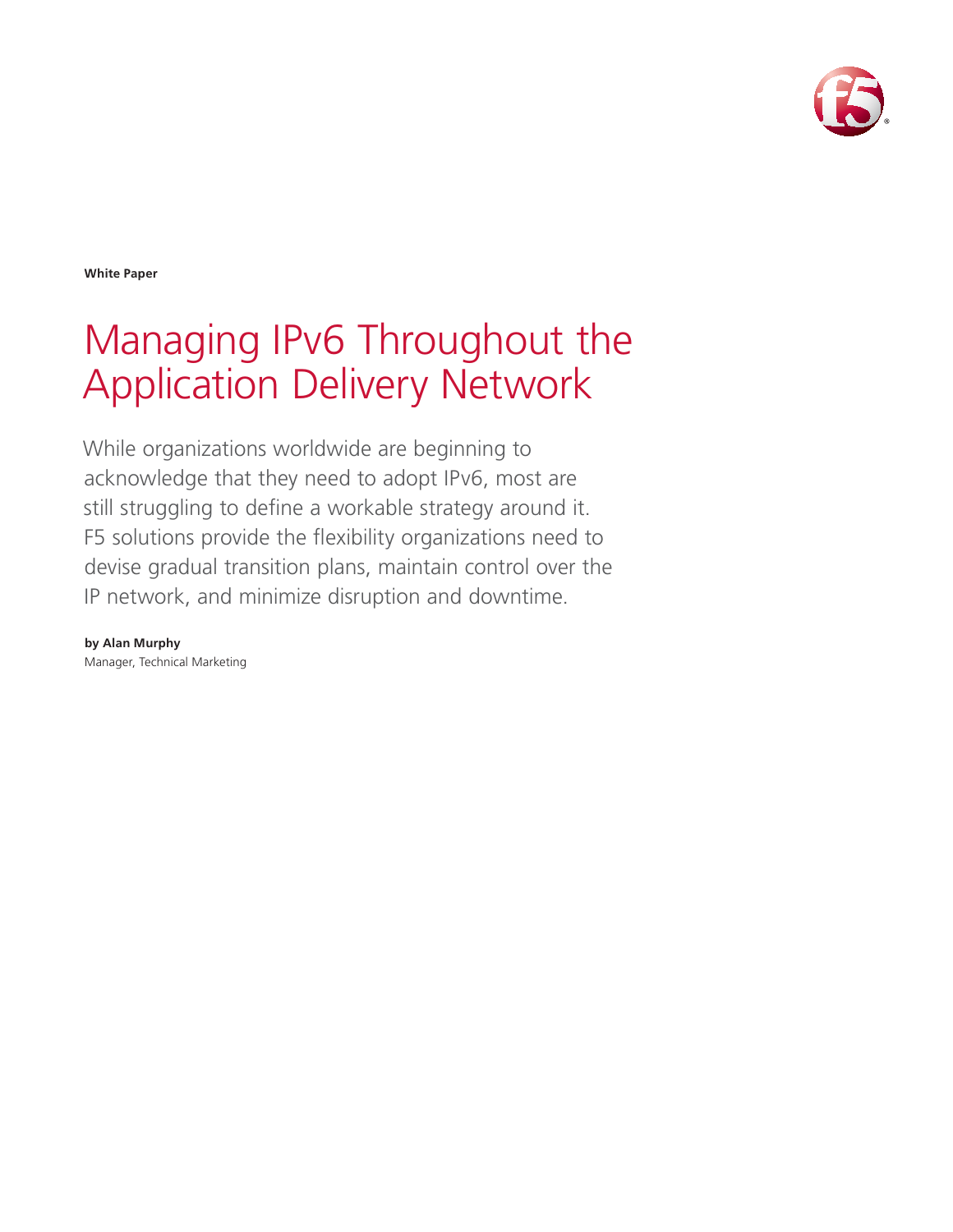

### **Contents**

| Introduction                                     | 3  |
|--------------------------------------------------|----|
| <b>The Transition Challenge</b>                  | 3  |
| <b>IPv6 Migration Strategies</b>                 | 4  |
| The BIG-IP System: A Gateway for Transition      | 6  |
| IPv6 Migration at the Strategic Point of Control | 6  |
| Conclusion                                       | 10 |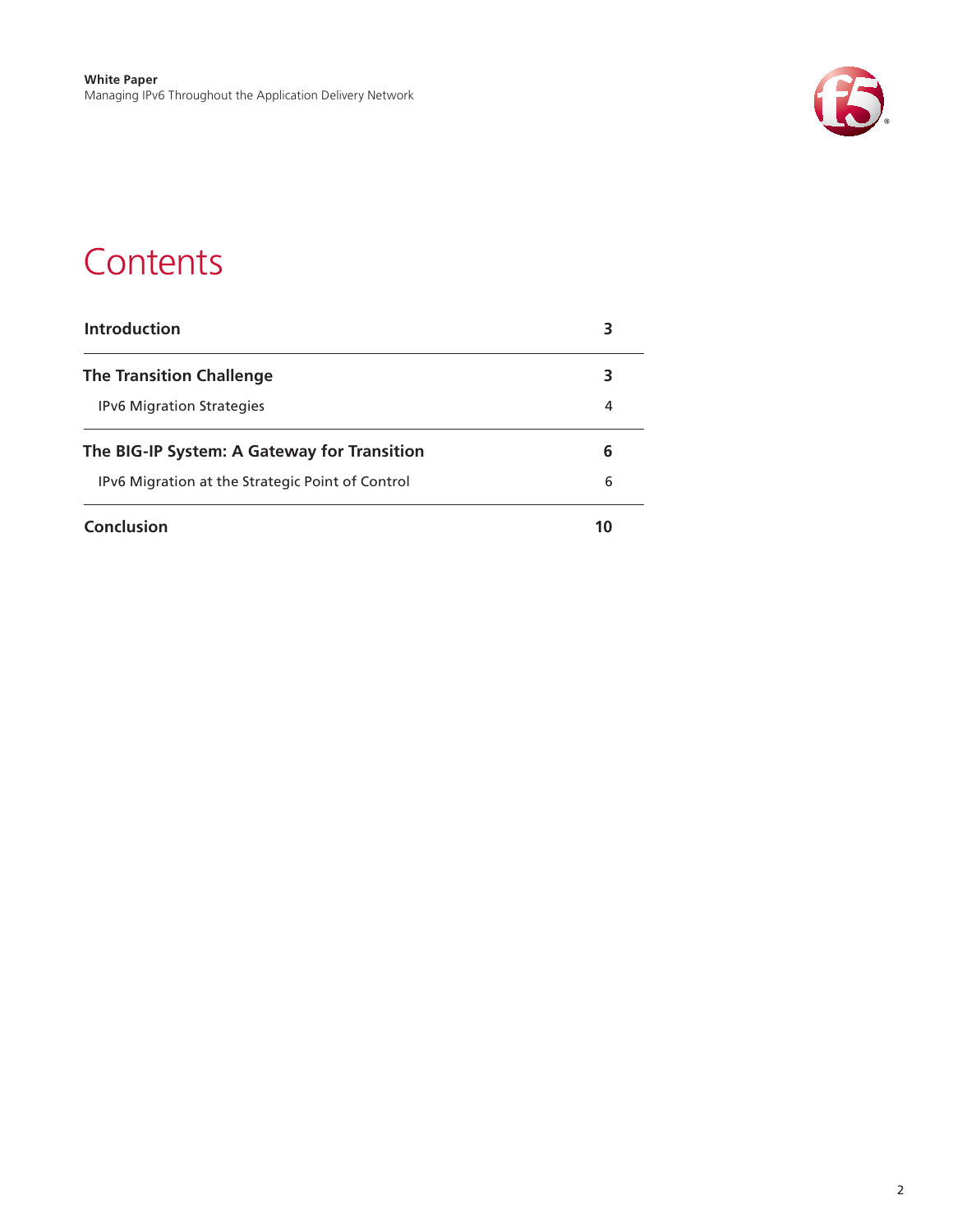

## <span id="page-2-0"></span>Introduction

Organizations of all types are feeling increasing pressure to transition from the well-known and universal Internet Protocol version 4 (IPv4) standard to the newer IPv6 standard, while still supporting both network topologies. There are many reasons for this, not the least of which are the continually shrinking numbers of available IPv4 addresses and the exploding number of devices that require access to Internet applications and services.

Although the IPv6 standard includes many important new features beyond scaling past the limited IPv4 address space, such as increased security and reliability, the world still runs largely on IPv4. As new network technologies continue to drive users and services toward what will eventually be an all-IPv6 network, enterprise IT needs to be ready to adapt, manage, and support a dual-network architecture for the duration of the transition.

## The Transition Challenge

Most organizations will not be able to simply flip a switch to make all their applications and equipment IPv6 instead of IPv4. To successfully transition to IPv6, organizations must be able to manage and design applications, network infrastructure, and security systems that simultaneously support both IPv4 and IPv6. But the transition doesn't stop at the network level: services that use the network must also be addressed. Critical network and application services, such as network firewalls, user access management tools, and advanced application delivery tools, must be factored into any IPv6 migration plan.

For most organizations, IT's functional needs will be the primary driver of network migrations to IPv6 as new technologies come into the data center and public IPv4 addresses become scarce. This type of transition will leave some locations and services on IPv4 while other parts of the organization transition to IPv6, affecting not only the core infrastructure, but the users and services that rely on these networks. Isolated IPv4 networks will still need to be able to seamlessly interoperate with the rest of the organization's users and systems on the IPv6 networks, and vice versa.

Making migration plans even more complex, the new technologies and integration challenges associated with a transition can create security challenges and more risk in the data center. Because of this increased security risk, firewalls and other network and application security tools must also be able to simultaneously support IPv4 and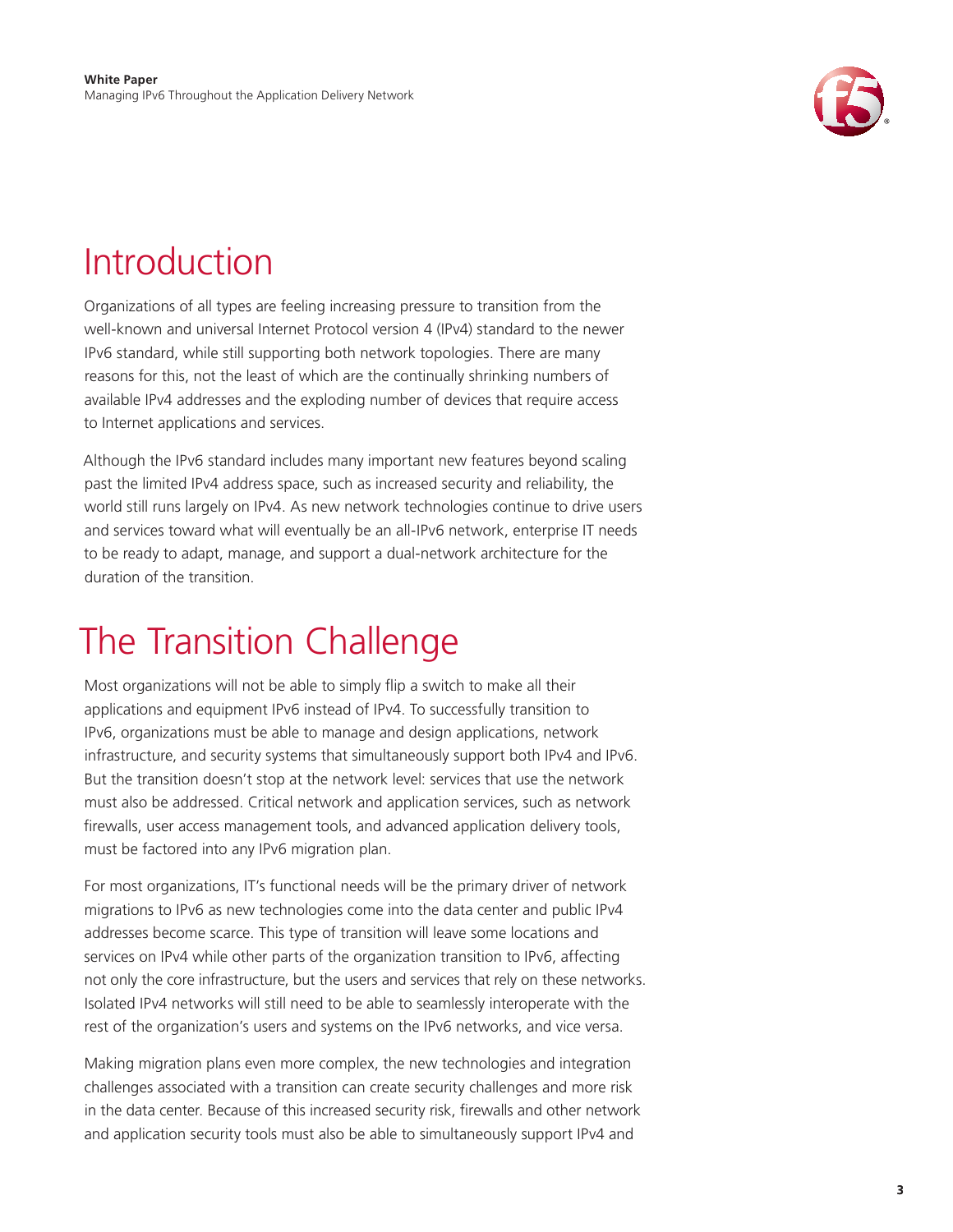

<span id="page-3-0"></span>IPv6 traffic; otherwise, enterprises could open themselves up to new threats solely due to interoperability issues at the network level.

To properly handle the burden of introducing and supporting IPv6, organizations need a smart migration plan and tools to help provide an orderly transition between the two standards. These tools should give the organization the freedom to test, move, and migrate its existing infrastructure at a controlled, secure, and manageable pace. F5® BIG-IP® products provide seamless support for both IPv4 and IPv6 networks, allowing organizations to transparently manage application delivery, availability, performance, and security between both network topologies at one central location—all without the need to deploy point products through the infrastructure.



Figure 1: IPv4 clients connect to a standard IPv4 network.

### IPv6 Migration Strategies

While an organization can natively introduce IPv6 into the infrastructure at any point, it's much more common to stagger an IPv6 implementation by dealing with one side of the network first. The two main scenarios for a smooth, controlled transition are for an organization to either migrate clients to IPv6 while keeping the servers on IPv4, or it can migrate servers to IPv6 while leaving the clients in an IPv4 environment. Both scenarios, however, have implications for users and applications alike.

Read the case study, [F5 Supports](http://www.f5.com/pdf/case-studies/f5-ipv6-cs.pdf) [IPv6 on Core Network](http://www.f5.com/pdf/case-studies/f5-ipv6-cs.pdf), to learn how F5 IT manages the transition to IPv6 for mobile users.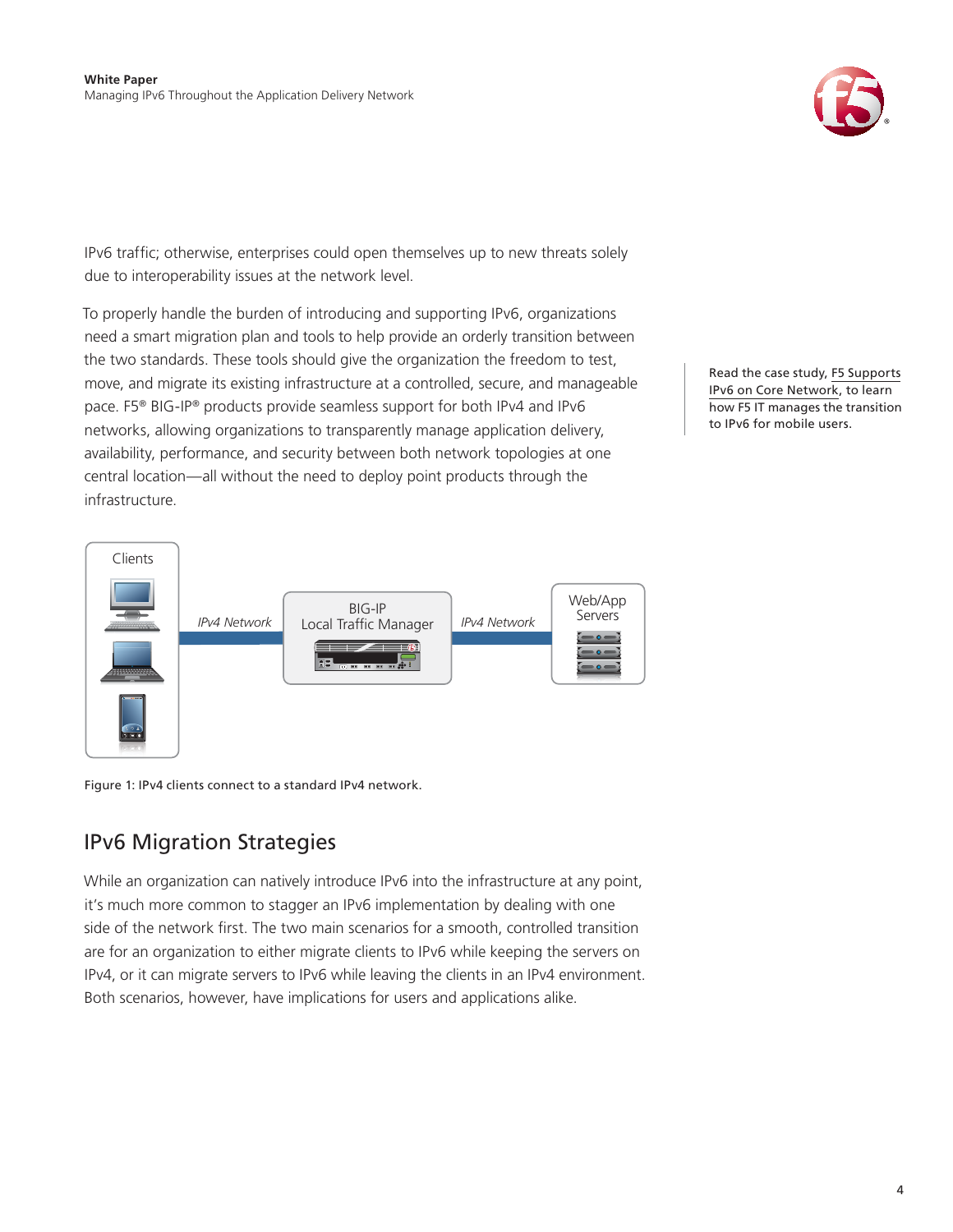





The first scenario, migrating clients to IPv6 or supporting native IPv6 clients such as smartphones and other new devices, requires that all the clients be able to directly attach to the network and access services via IPv6-enabled pathways. Native IPv6 support for these new devices on the client side involves touching potentially every client device, implementing new access policies across the network, and incorporating new infrastructure services such as Dynamic Host Configuration Protocol (DHCP) and Domain Name System (DNS). User access and management tools also need to support an IPv6 environment, or users may lose access to application services that are strictly dependent on an IPv4 network. While the goal may be to support only IPv6-enabled clients, the end result often has implications across the front- and back-end networks, as well as every part of the infrastructure.

In the second scenario of migrating application services to IPv6, it is likely that moving the servers to IPv6 will reveal some application dependencies that potentially affect all users simultaneously if something goes wrong. Even so, most organizations will find it much easier to begin migrating their applications before their clients, simply because the servers are completely under their control whereas client devices often are not. In addition, clients will continue for some time to exhibit a need to use IPv4 communication for public resources, as will many of the applications that are delivered from those IPv6-enabled servers.

In reality, migrations are very seldom as clear-cut as either of the scenarios above. More often a combination of IPv6 requirements drives the need to migrate: supporting new IPv6-enabled devices while also upgrading application services and the core infrastructure to support these new devices and new services enabled by IPv6. In meeting all of these requirements, maintaining seamless support for all

Most public networks only support IPv4. However some parts of the world, such as parts of Asia, and some mobile networks have already migrated to IPv6 and can natively support both clients and applications services—both sides of the network—in an all-IPv6 environment.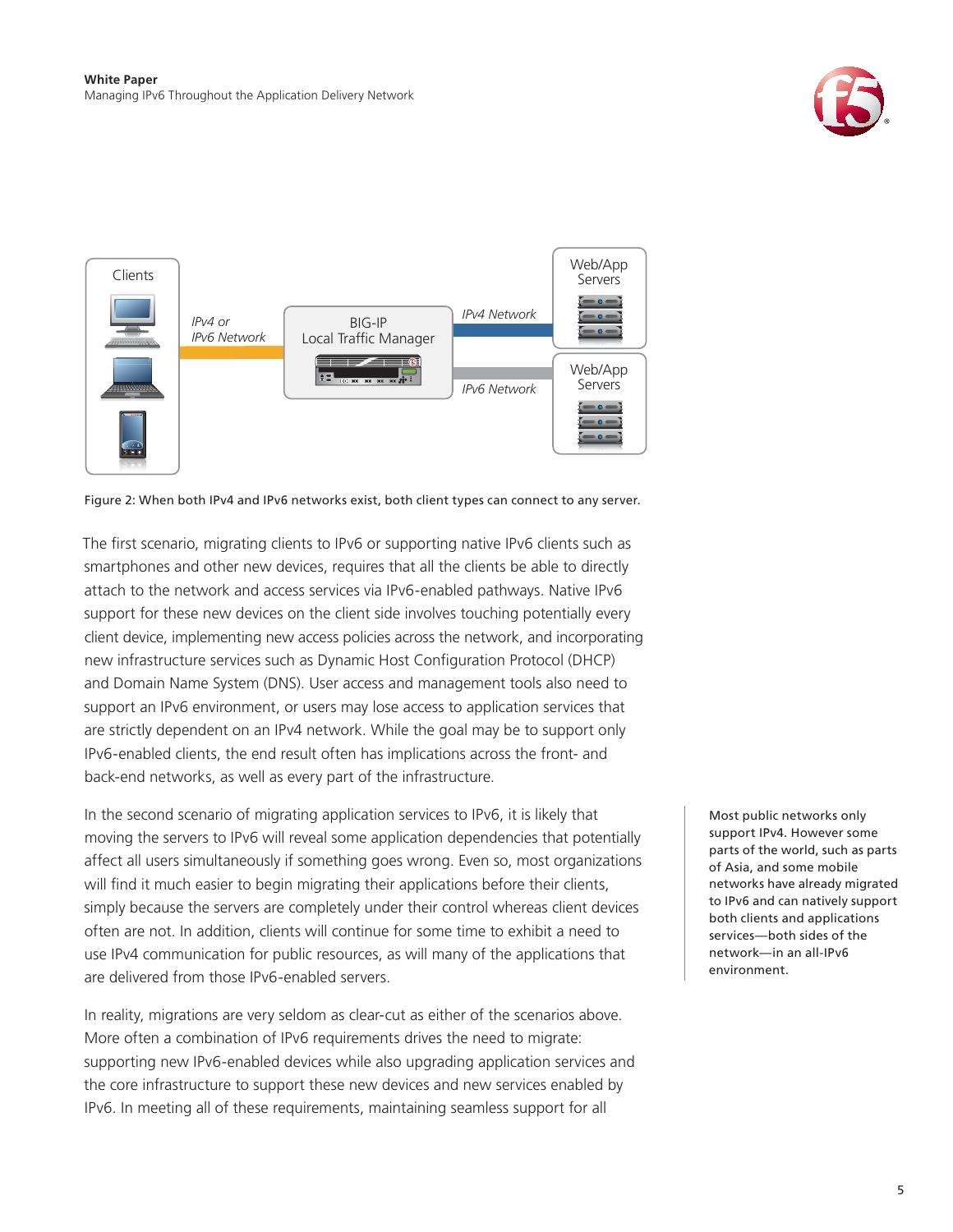

<span id="page-5-0"></span>clients across all services is paramount. As organizations across the globe struggle to transition to IPv6, the critical nature of access and connectivity between devices and services across all networks will increase the complexity of application services.

## The BIG-IP System: A Gateway for **Transition**

At the core of the Application Delivery Network (ADN) is the F5 BIG-IP platform, which provides application delivery services ranging from high availability, SSL processing, and caching and compression, to more advanced services such as application security, user access management, and WAN optimization. For all application delivery services, the BIG-IP platform functions as a native IPv4-to-IPv6 gateway by transparently managing application delivery in both networking topologies, which enables it to continue supporting advanced services as applications traverse both networks.

### IPv6 Migration at the Strategic Point of Control

In a typical BIG-IP deployment, the BIG-IP device is situated between the clients and the servers to provide the applications the clients use. In this position—the strategic point of control—the BIG-IP device provides virtualization and high availability for all application services, making several physical servers look like a single entity behind the BIG-IP device. This virtualization capability provides an opportunity to start migrating either clients or servers—or both simultaneously—to IPv6 networks without having to change clients, application services, and both sides of the network all at once.

Initially, most IPv6 migration plans focused on the back-end network moving to IPv6 addresses for application servers and the corporate network. This involved a lot of migrating the private network and on-site application servers in preparation for future IPv6 requirements in applications and with new devices. But as newer IPv6-enabled devices begin to penetrate the enterprise, the focus is shifting to supporting those devices in a native IPv6 client-side network. The BIG-IP platform provides centralized IPv6 gateway functions across the entire product suite and on both sides of the network, offering independent and flexible migration solutions regardless of where the organization needs to focus immediate IPv6 support.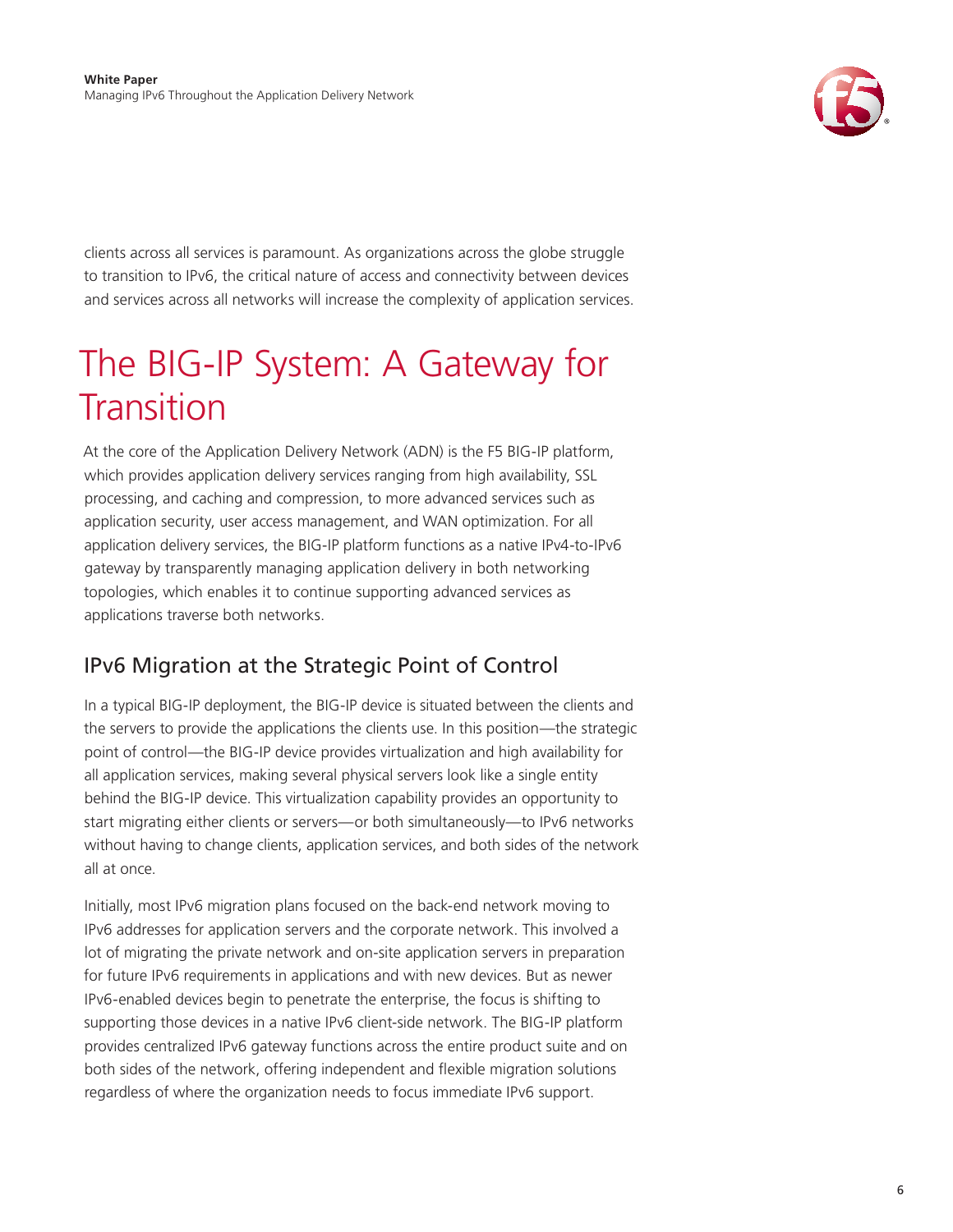

#### **Migrating servers**

With a BIG-IP appliance strategically located between clients and servers, a network administrator can simply add a new "server" network to the BIG-IP device—one that is IPv6-capable. The result is that the network will have IPv4 on the front (client) side of the BIG-IP device and simultaneously support both an IPv4 and IPv6 network behind it.





Once the IPv6 network is established, the organization can start migrating its servers from the IPv4 network. For example, if it has several back-end servers providing services for an application, it can simply take one IPv4 server offline and switch it to IPv6. The BIG-IP platform will handle application delivery requests by load balancing among all servers while continuing to provide IPv4 virtual addresses to the clients. The clients themselves won't realize any difference because they are still contacting and using the IPv4 virtual server being serviced by BIG-IP® Local Traffic Manager™ (LTM) to access their applications.

After the offline server is switched to IPv6, administrators can bring it back online and add it back to the original load balancing pool with its IPv6 address instead of the old IPv4 address. BIG-IP will incorporate new servers in the IPv6 environment, simultaneously providing application availability in this mixed environment, but clients will still use the old IPv4 virtual address to connect to those services. Client requests will now be load balanced across all of the IPv4 and IPv6 servers.

As back-end servers are migrated to the new IPv6 environment, additional services, such as network and application firewalls, can also be transparently migrated to the IPv6 network. A device that can only provide security for each network topology independently requires that the organization deploy multiple point solutions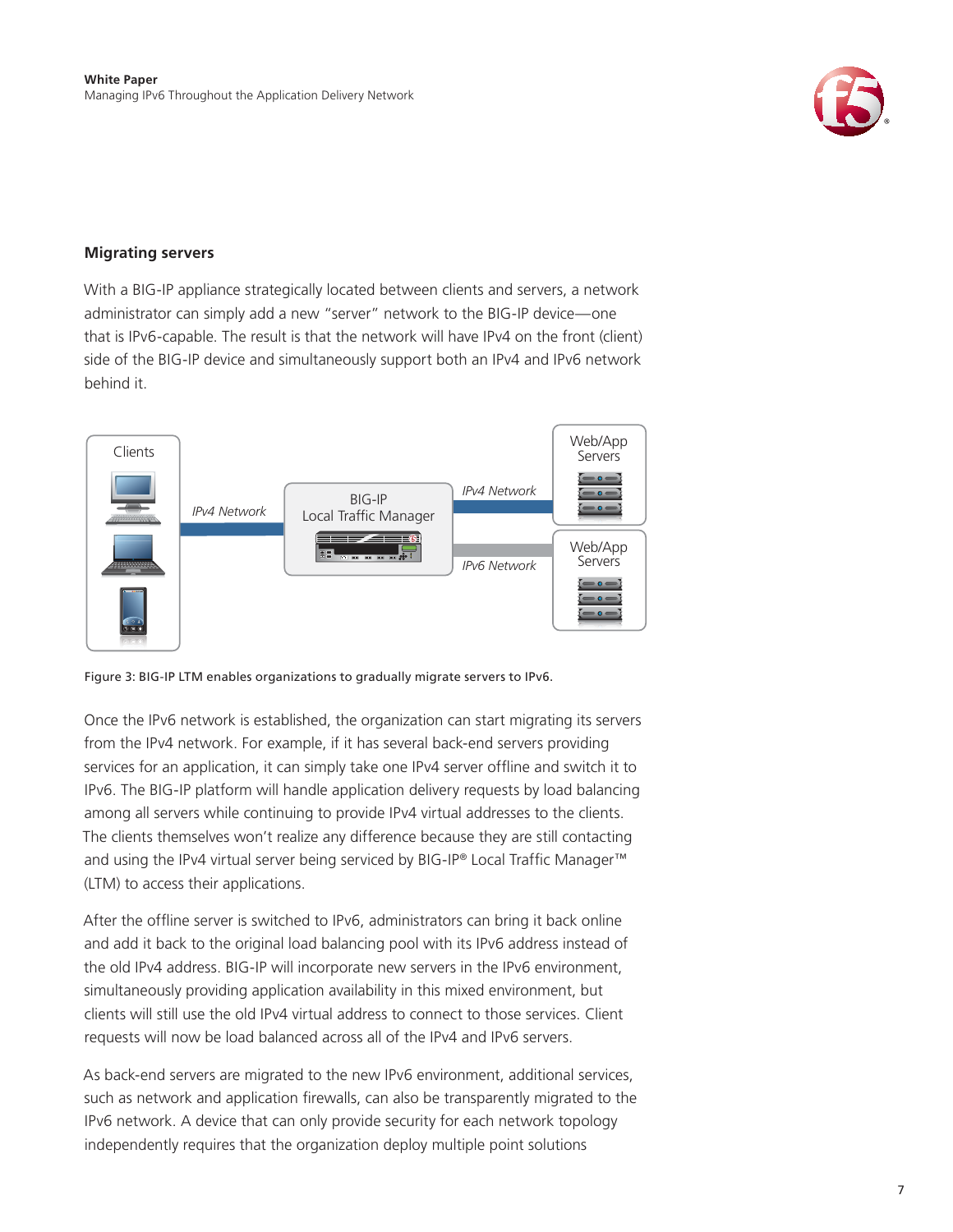

throughout the mixed networking environment and keep security zones isolated between IPv4 and IPv6 networks. With the BIG-IP platform, organizations can provide simultaneous security for both IPv4 and IPv6 servers and applications in a mixed environment, where some servers are IPv4-enabled and some are IPv6, regardless of whether those servers and applications require one type of network or the other. With this strategy, the organization can complete the entire server migration with no effect on clients and no downtime.

Throughout the transition to IPv6, IT organizations must also maintain application and network security. As more types of devices and applications are developed, more security threats develop as well. To prevent new security vulnerabilities and provide network continuity, organizations must preserve seamless and secure application access. These increasing threats can also cause more complexity in IPv6 migration. The BIG-IP platform enables administrators to secure access to both IPv4 and IPv6 networks with top-level, high-performance management, including integrated and simultaneous high-speed VPN and SSL connections on both sides of the IPv4 and IPv6 networks. To achieve the same level of security that existed on the legacy IPv4 network, the BIG-IP platform acts as an application firewall for both IPv4 and IPv6 networks by applying granular, application-level policies. It is a flexible and adaptive solution to the increasing security risks at an application level for both IPv4 and IPv6 networks.

### **Supporting IPv6-capable clients**

Organizations can use a similar strategy to move their clients to IPv6 without migrating back-end servers. In this case, along with its IPv4 virtual address that points to its IPv4 servers, the organization creates a client-facing IPv6 interface with a new IPv6 virtual address that points to those same IPv4 servers. Then, as clients are transitioned to the new IPv6 client network, BIG-IP appliances, which provide IPv6 DNS resolution services, will "hand out" the new IPv6 address of the virtual server, using the same DNS name that previously pointed to the IPv4 address.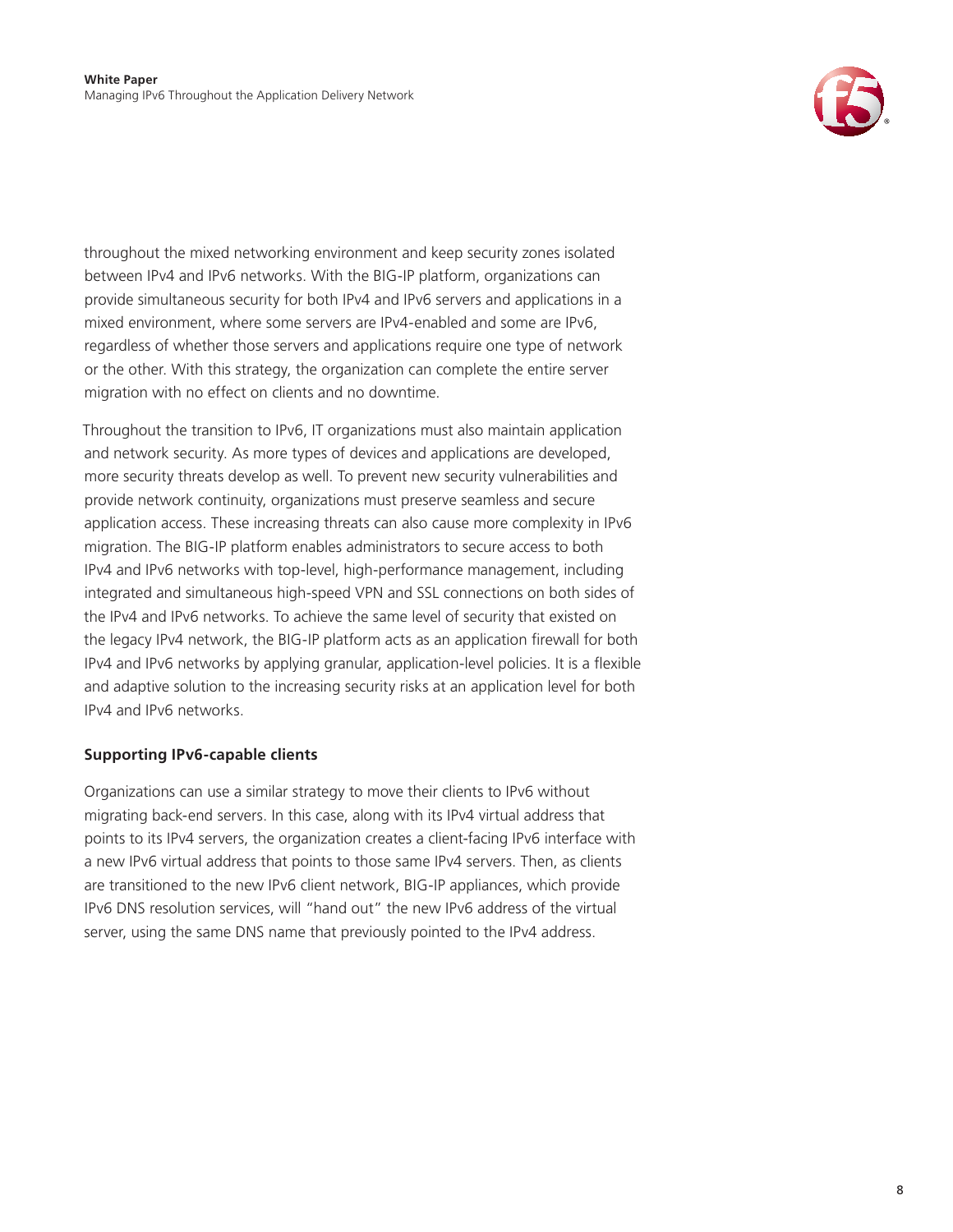



Figure 4: BIG-IP LTM enables IPv6 clients to connect to the IPv4 network.

By using the same host name and back-end servers on both the IPv4 and IPv6 networks, in most cases the clients will be able to start using their old applications as if nothing has changed.

### **IPv6 application awareness**

One challenge that organizations often don't deal with until after an application is moved to an IPv6 network is how applications communicate with each other across the network. Many IP-based applications are hard-wired to use IPv4 addresses and can't work in a mixed IP environment; web-based widgets provide an excellent example of application components that are often explicitly bound to one network type or the other. It's not uncommon for a web application to make external calls to other application services for additional functionality, such as "liking" or sharing content, pulling dynamic content from external sources, or calling a specific webbased function such as a java-based chat box. Once the base web application server is transitioned to an IPv6 network, it begins making those external application calls across the same IPv6 network, but the destination applications may not be IPv6 aware or able to function at all on an IPv6 network.

By using the BIG-IP platform, inter-application traffic can be fully proxied between the IPv6 and IPv4 networks, allowing the web application server to make outbound calls over an IPv6 network that are translated to the IPv4 network where the external application data resides. Using a BIG-IP appliance as a full IPv6 proxy also allows IT to continue supporting legacy IPv4 applications that would otherwise never work on an IPv6 network; in this way, organizations can perform a graceful migration from legacy applications rather than forcing a last-minute crisis as end-users lose access to those applications.